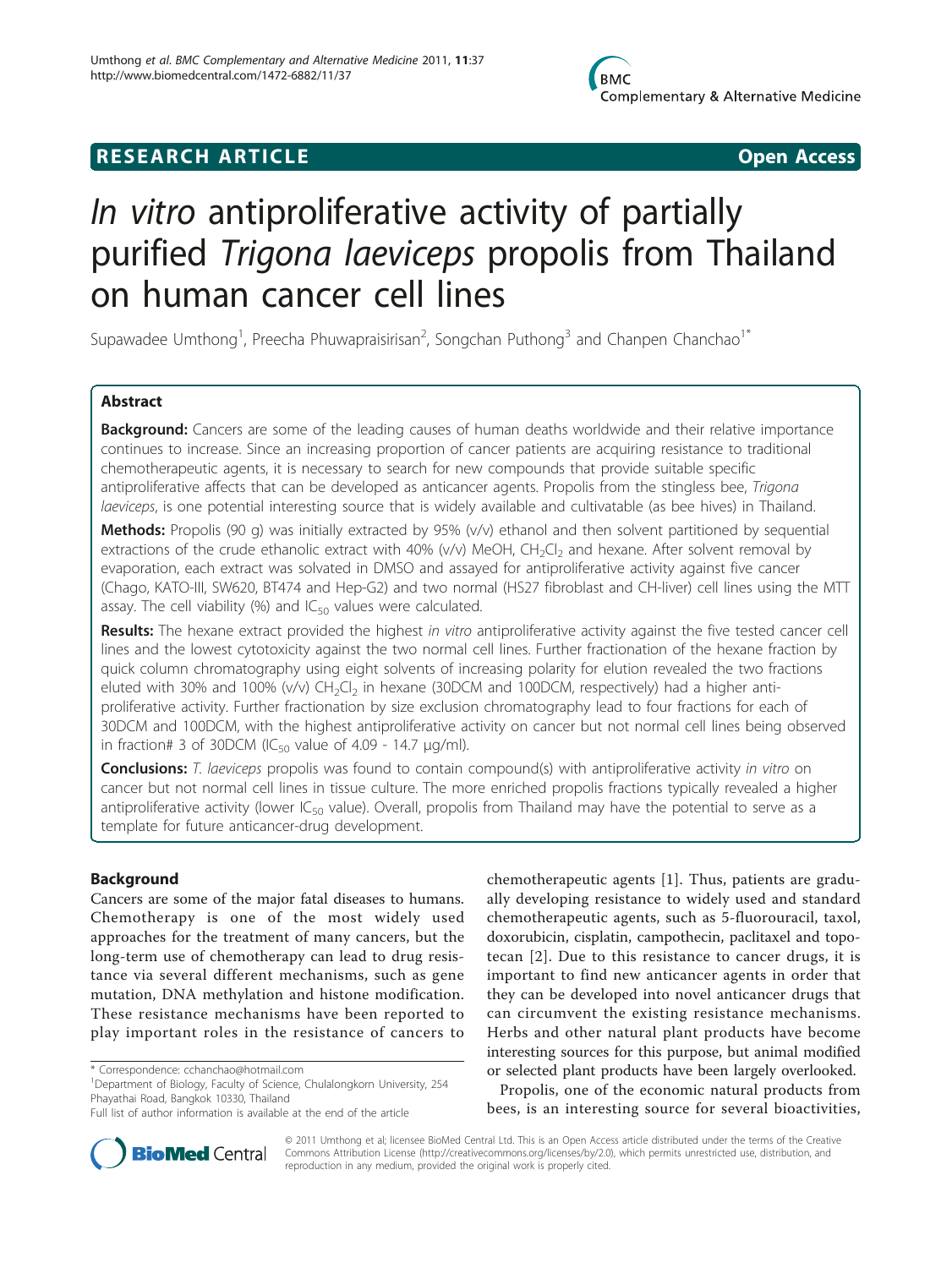such as antimicrobial as well as anti-cancer. Although an animal product it is largely plant based in its chemical origins. It is a sticky resin and varies in colour, including brown, green and red amongst others, based upon the plant exudates that the bees have selectively collected from flower buds, leaf buds and tree barks. These plant resins are mixed with waxes and other bee excretions, including enzymes [\[3\]](#page-6-0), to form the final propolis product. Although used as a sealing wax for filling cracks and repairing combs, and in some cases embalming wax, the principal use of propolis in the beehive is as a protective barrier against their enemies [\[4](#page-6-0)]. As such it has broad antimicrobial activities and has been extensively used in the traditional medicine [[5\]](#page-6-0). In Europe, propolis was accepted as an official drug due to its antibacterial activity during the last 400 years [\[6](#page-6-0)]. Furthermore, propolis has been long used as a dietary supplement for disease prevention [\[7](#page-6-0)], since it can provide antimicrobial activity, including antiviral activity [[8\]](#page-6-0), anti-inflammatory [[9\]](#page-6-0), immunomodulatory [[10\]](#page-6-0), antitumor [[11\]](#page-6-0) and antioxidant effects [[12](#page-6-0)].

The chemical composition of each type of propolis and its associated bioactivities mainly depend on the macro- and micro-geographical regions, due to the differences in the plant resin compositions or available plant species [[8,](#page-6-0)[13](#page-7-0)], and on the bee species, due to the different preference for food and resin plants and foraging distances between bee species [[14](#page-7-0)]. For example, the pollen in the propolis from Apis mellifera in the Preveza region of Northwest Greece was mainly from Pinaceae [[14\]](#page-7-0) whilst in the propolis in Brazil it was mainly from two poplar trees, Hyptis di Varicata and Baccharis dracunculifolia [[15,16](#page-7-0)], suggesting quiet different sources of plant resins and volatiles for the propolis production. In addition, the propolis from A. mellifera in Brazil, Chili and Myanmar presented a different in vitro cytotoxicity activity against the PANC-1 human pancreatic cancer cells in a nutrient-deprived medium [[16-18\]](#page-7-0).

Although propolis is typically a complex mixture of diverse compounds from plant resins, volatiles, pollen and animal enzymes, etc, numbering over 300 characterized components, the reported bioactivities associated with propolis have been found in both the crude and the purified extracts [[12](#page-6-0),[19\]](#page-7-0), suggesting that they may be associated with single compounds rather than complex interactions between compounds, and so amenable to purification. To date, most of the active compounds from purified extracts have been found to be phenolics and polyphenolics [[20\]](#page-7-0). Propolin A and propolin B, which belong to the prenylflavanone group, were the main chemical components that could be isolated using Nuclear Magnetic Resonance (NMR) from Taiwanese propolis [\[21\]](#page-7-0). Both components displayed an in vitro antiproliferative effect on human melanoma, C6 glioma and HL-60 cell lines in tissue culture.

Caffeic acid phenethyl ester (CAPE), the main component from A. mellifera propolis in Chili, along with a considerable number of flavonoid compounds, such as p-cumaric acid and ferulic acid, were purified and found to display an in vitro antiproliferative effect on the KB, DU-145 and Caco-2 cell lines in tissue culture [\[12\]](#page-6-0).

Given that the main active components found to date are plant derived flavonoids, it would seem likely to be better to preserve the polyphenolic fraction of propolis after purification.

Propolis from the stingless bee Trigona laeviceps Smith (Hymenoptera: Apoidae) was used in this research since these bees can be commercially cultivated in a sustainable and potentially ecologically friendly manner in artificial hives (with the potential add on value of certain crop plant pollination), and can provide a lot of propolis per hive. In addition, the bees are widely distributed throughout Thailand. Although Umthong et al. reported that a high cytotoxicity on the SW620 colon cancer cell line was obtained from the crude extract of propolis harvested from T. laeviceps in Thailand [[22\]](#page-7-0), it is not recommended to use or consume propolis in the form of a crude extract because it may still contain various adverse bioactivities. In this research, we attempted to purify the ethanol crude extract of T. laeviceps propolis from Samut Songkram, central Thailand, using a bioassay-guided isolation procedure. Solvent partitioning of the propolis, based upon solvent polarity, was performed and human cell lines derived from five different types of tissue cancers were used to screen for any in vitro antiproliferative affect in comparison to the two normal cell lines.

#### Methods

#### Sample collection

Propolis of T. laeviceps was collected from an apiary in the Samut Songkram province, central Thailand, and was kept in the dark at 4°C until use.

#### Ethanol crude extraction

The method of propolis extraction followed that reported by Najafi et al. [[23\]](#page-7-0). Briefly, propolis (90 g) was cut into small pieces and was then extracted by 95% (v/ v) ethanol (400 ml) at 15°C with shaking at 100 rpm for 20 h. The suspension was then clarified of residual propolis solid by centrifugation at 7,000 rpm for 15 min at 20°C. The supernatant was harvested and kept whilst the pellet was re-extracted and then clarified as above except using 100 ml and not 400 ml of 95%  $(v/v)$  ethanol. The two ethanolic extracts (supernatants) were pooled together and evaporated in a rotary evaporator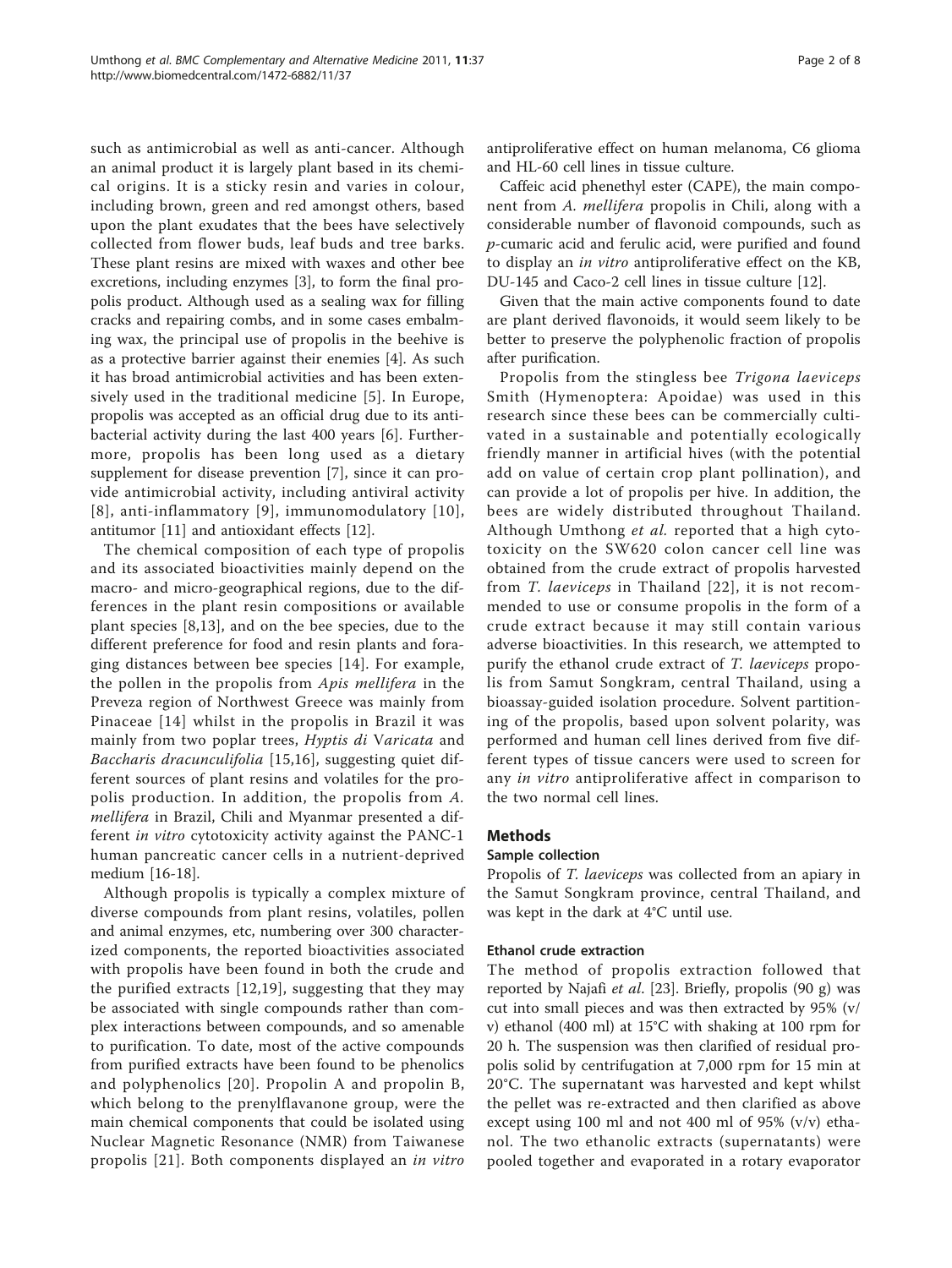(40°C). The obtained residue (crude ethanolic extract) was weighed and stored at -20°C at dark.

### Partial purification of the crude ethanolic extract of propolis by solvent partitioning with different polarity solvents

The ethanolic extract of the propolis was dissolved in 80% (v/v) methanol until it was not sticky and then an equal volume of hexane was added, stirred (15 mins) and then allowed to phase separate in a separating funnel. The upper hexane phase containing the non-polar compounds was harvested and kept whilst the 80% (v/v) methanol phase containing polar compounds was extracted three more times with hexane in the same manner. The four hexane extracts were pooled, the solvent evaporated in a rotary evaporator (40°C), and the sticky liquid residue weighed to give the yield of the hexane extract. The 80% (v/v) methanol phase was then mixed with an equal volume of  $H_2O$  to increase the partition coefficient (solubility) of polar compounds, and then extracted four times with an equal volume of  $CH<sub>2</sub>Cl<sub>2</sub>$  as per hexane above, except that following phase separation the  $CH_2Cl_2$  phase containing the less polar compounds was the lower phase. The pooled  $CH<sub>2</sub>Cl<sub>2</sub>$  phases and the residual 40% (v/v) methanol phase were separately evaporated to remove the respective solvent in a rotary evaporator (40°C), and the residues were each weighed to give the yield of the  $CH_2Cl_2$ and methanolic extracts, respectively.

#### Chromatography

Silica gel was packed into a glass funnel (50% of internal volume) connected to a vacuum pump. The selected fractions (see Bioassay guided selection below) were mixed with  $CH_2Cl_2$  until they were not sticky and were then mixed with silica gel, evaporated to dryness and loaded on top of the silica gel containing column. The column was then eluted by various solvents (2,000 ml each) of different polarities starting from the least polar solvent and increasing, that is from 0:1, 1:9, 3:7, 1:1, 7:3 and 1:0 (v/v) of  $CH_2Cl_2$ : hexane and then followed by 5% and 10% (v/v) MeOH in  $CH_2Cl_2$ , respectively. A reduced pressure was used in order to enable the flow rate of the solvent through the column to be obtained, and fractions were collected. Each fraction was solvent evaporated in a rotary evaporator (40°C), and the residue weighed before being dissolved in DMSO to the required concentrations to assay for antiproliferative activity as detailed below.

Size exclusion chromatography Further partial purification of each selected fraction was performed by size exclusion chromatography using a Sephadex LH-20 column (10 ml internal volume). Each selected fraction was dissolved in a 1:1 (v/v) ratio of MeOH:  $CH<sub>2</sub>Cl<sub>2</sub>$  until it was not sticky and was loaded on top of the column. The column was then eluted with 10 ml of a 1:1 (v/v) ratio of MeOH:  $CH_2Cl_2$ , collecting 2 ml fractions. The four fractions obtained were then solvent evaporated by a rotary evaporator (40°C), the residue weighed and then dissolved in DMSO to the required concentrations ready to assay for any selective antiproliferation activity as detailed below.

One-dimensional thin layer chromatography (TLC) was used in order to group the obtained components and to determine the purity of fractions. A silica gel plate (10 cm in height) was used as the stationary phase, and the respective extracts or fractions were spotted at the starting line at 0.5 - 1 cm intervals. The mobile phase solvents used (one per TLC plate) were 1:0, 3:1 and 1:1 (v/ v) ratio of  $CH_2Cl_2$ : hexane. When the mobile phase had almost reached the top of the plate, the samples were visualized under U.V. light (254 nm). Alternatively, the gel plate was sprayed by a 5% (v/v)  $H<sub>2</sub>SO<sub>4</sub>/0.03%$  (w/v) a-naphtal methanolic solution, dried in an oven or hot plate and visualized under U.V. light (350 nm).

#### Bioassay-guided isolation

Each of the three crude solvent partitioned extracts (hexane, dichloromethane and methanolic) of propolis, obtained as detailed above, were evaluated for their in vitro antiproliferative activity on five selected cancer and two normal cell lines in tissue culture using the MTT assay as detailed below. The extract which provided the best selective antiproliferative activity, that is the highest activity on the cancer cell lines but not on the normal cell lines, as determined by comparison of the  $IC_{50}$ values, was selected for further partial purification by quick column silica chromatography. In the same way, each fraction obtained from the quick column chromatography was likewise assayed for selective antiproliferative activity on the cell lines and this was used to select fractions for further size exclusion chromatography (see above).

#### Cancer cell lines

The five selected cancer cell lines for screening for the in vitro antiproliferative bioactivity were derived from colon (SW620), breast (BT474), hepatic (Hep-G2), lung (Chago), and stomach (Kato-III) tissue cancers. The two normal cell lines used were of liver (CH-liver) and fibroblast (HS-27) origins and were used as comparative controls to check for selective specificity towards cancer cells rather than all dividing cells. All cell lines were cultured in RPMI medium containing 5% (v/v) fetal calf serum (complete medium) at 37°C in a humidified air atmosphere containing 5% (v/v)  $CO<sub>2</sub>$ .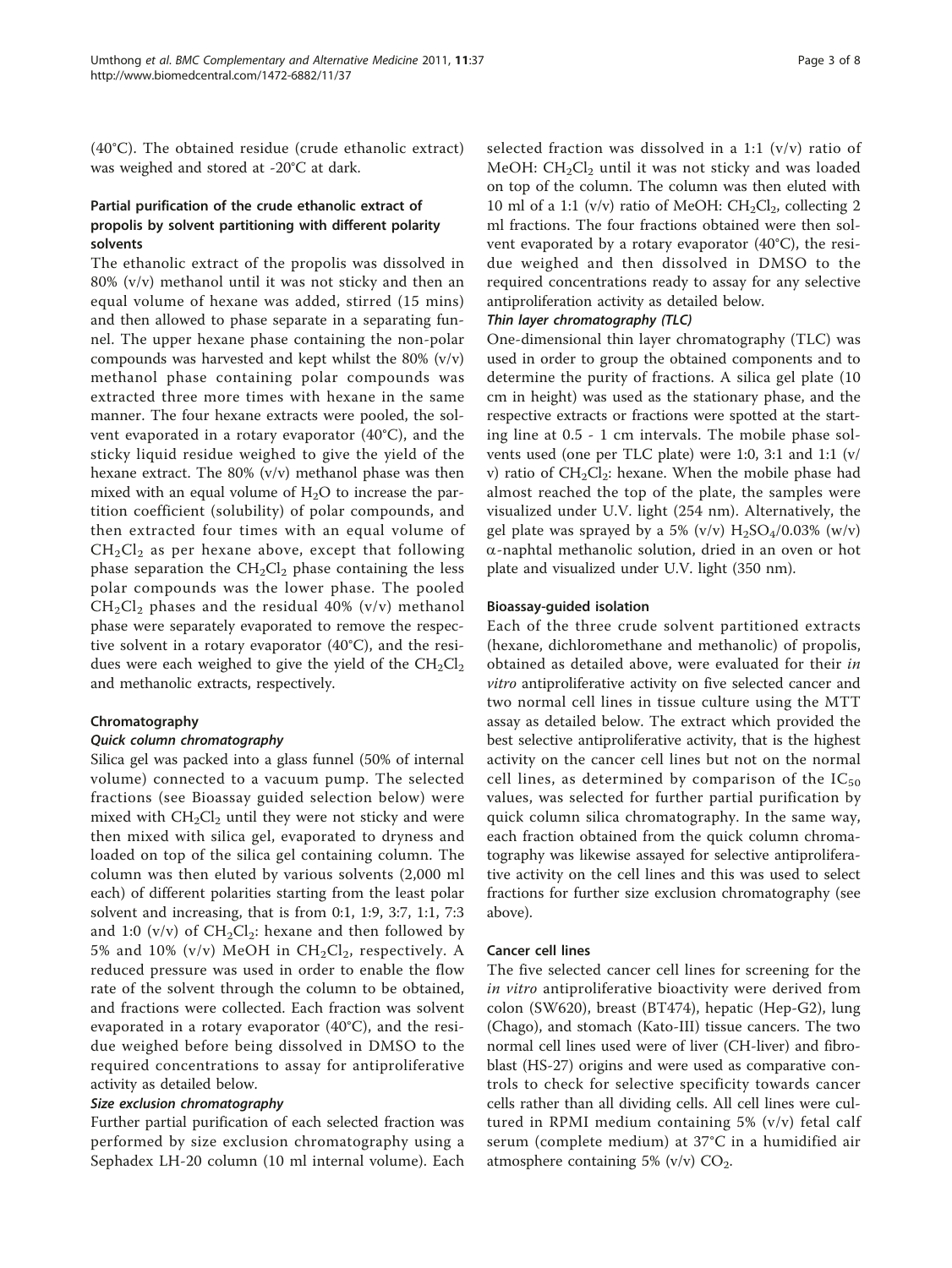#### <span id="page-3-0"></span>MTT assay for proliferation

Cultured cells (5,000 cells) in 200 μl complete media were transferred into each well of a flat 96 well plate and then incubated at 37°C in a humidified air atmosphere enriched with 5% (v/v)  $CO<sub>2</sub>$  for 24 h in order to let the cells attach to the bottom of each well. The cultured cells were then treated with the tested propolis extract (triplicate wells per condition) by the addition of 2 μl of serial dilutions of the propolis extract dissolved in DMSO to give a final concentration of 100, 50, 25, 12.5, 6.25 and 3.125 μg/ml. In addition, 2 μl of DMSO alone was added to another set of cells as the solvent control. The cells were then cultured as above for another 48 h prior to the addition of 10 μl of a 5 mg/ml solution of 3-(4, 5-dimethylthiazol-2-yl)-2, 5-diphenyltetrazolium bromide (MTT)into each well. The incubation was continued for another 4 h before the media was removed. A mixture of DMSO (150 μl) and glycine (25 μl) was added to each well and mixed to ensure cell lysis and dissolving of the formasan crystals, before the absorbance at 540 nm was measured. Three replications of each experiment were performed and the half maximal inhibitory concentration  $(IC_{50})$  of each extract was calculated as detailed below.

#### Half maximal inhibitory concentration  $(IC_{50})$

The obtained absorbance at 540 nm was used to determine the percentage of cell survival assuming that 100% survival was obtained from the solvent only control and that no differences in metabolic activity existed between surviving cells under the different conditions. Under these assumptions, the percentage survival of the treated cancer and normal cultured cells was calculated according to the formula below:

Percentageofsurvival =

(Absorbanceoftreatedcells/Absorbanceofcontrol)  $\times$  100

The mean  $(\pm 1)$  standard deviation (SD)) cell survival (%) was plotted against the corresponding propolis extract concentration and the best fit line was used to derive the estimated  $IC_{50}$  value from the concentration that could provide a 50% cell survival.

#### Results

#### Antiproliferation of ethanol crude extract

From 90 g of T. laeviceps propolis a yield of 18 g (20%) of crude ethanol extract was obtained as a sticky brownish to dark brown resin with a distinctive smell. When assayed in vitro on the five cancer and two normal cell lines, using the MTT assay, the  $IC_{50}$  ( $\mu$ g/ml) values for the five cancer cell lines ranged from 1.9-fold lower (SW620 and BT474) to only 1.04-fold lower (Hep-G2) than that for the control HS27 cell line (Table 1).

Table 1 Preferential cytotoxicity (IC<sub>50</sub> value in  $\mu$ g/ml) of ethanol crude extract on five cancer cell lines and two normal cells

| <b>Cancer cell lines</b> |       |              |        | Normal cells  |                 |  |
|--------------------------|-------|--------------|--------|---------------|-----------------|--|
| <b>BT474</b>             | Chago | <b>SW620</b> | Hep-G2 | KATO-III HS27 | <b>CH-liver</b> |  |
| 20.40                    | 31.67 | 1988         | 3619   | 22.98 37.85   | 2914            |  |

However, the CH-Liver control cell line was some 1.3 fold more sensitive than the HS27 cell line and so only three of the cancer cell lines showed reduced  $IC_{50}$  ( $\mu$ g/ ml) values compared to the control CH-liver cell line. Over all, it indicates that the crude ethanolic extract of T. laeviceps propolis contained some antiproliferative activity, but with the overlapping variation within the cancer and normal cell lines the existence of any selective specificity for cancer cells was less clear.

#### Active fractions after solvent partitioning of the crude ethanolic propolis extract

After resolvation of the crude ethanolic extract in 80% (v/v) methanol, sequential solvent partitioning with three different polarity solvents was used to further fractionate the propolis extracts. For each of the three solvent extractions the new fractions obtained gave different appearances (Table 2), but the  $CH<sub>2</sub>Cl<sub>2</sub>$  extract showed no significant antiproliferative bioactivity on four of the five cancer cell lines tested (Figure [1](#page-4-0)), whilst the methanol extract was only significantly effective against two of the five cancer cell lines. In contrast, the hexane extract, and thus the low polarity compounds, were the most affective, showing a strong antiproliferative affect on all five cancer cell lines above that seen on the two control cell lines (Figure [1](#page-4-0)).

### Further enrichment of the antiproliferation active compounds from the hexane-partitioned fraction by quick column chromatography

Given that the hexane partitioned fraction showed the greatest antiproliferative effect on the five tested cancer cell lines (Figure [1\)](#page-4-0), it was selected for further enrichment by quick column chromatography. The eight fractions obtained from the different elution solvent mixtures revealed seven different appearances (70DCM

Table 2 The obtained fractions of ethanol crude extract by partition

| Solvent                         | Level of<br>polarity | Characters of separated<br>compounds |  |  |  |
|---------------------------------|----------------------|--------------------------------------|--|--|--|
| Hexane                          | Low                  | Light brown and sticky liguid        |  |  |  |
| CH <sub>2</sub> Cl <sub>2</sub> | Medium               | Dark brown and sticky solid          |  |  |  |
| 40% (v/v)<br>MeOH               | High                 | Very dark brown to black solid       |  |  |  |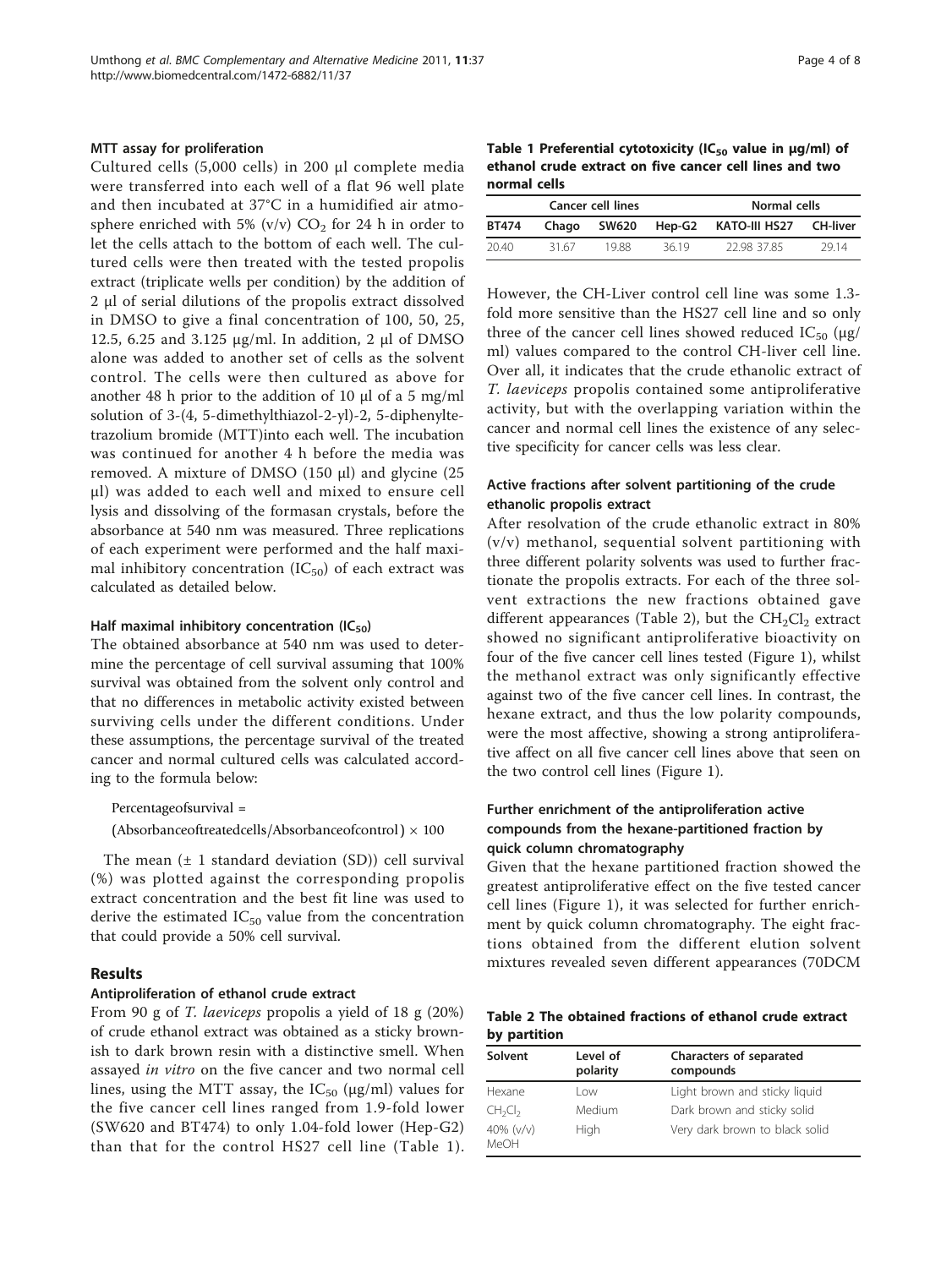and 100DCM were similar) (Table 3), but the highest polarity fraction, obtained from elution with 1:9  $(v/v)$ ratio of methanol:  $CH<sub>2</sub>Cl<sub>2</sub>$  revealed essentially no antiproliferative activity (Figure 2). In contrast, based on the IC<sub>50</sub> ( $\mu$ g/ml) values, the fraction obtained from the 1:9 (v/v) ratio of  $CH_2Cl_2$ : hexane revealed a general antiproliferative effect and was not specific to the cancer cell lines. The pure hexane eluted fraction revealed a low cytotoxicity to the control CH-liver cells and a high cytotoxicity on four of the cancer cell lines, the exception being the Chago cell line (66.9 μg/ml compared to 66.2 μg/ml for the control CH-liver cell line). In contrast, the fractions eluted from the 3:9, 1:1 and 7:3 (v/v) ratios of  $CH<sub>2</sub>Cl<sub>2</sub>$ : hexane revealed a significant antiproliferation activity on all five cancer cell lines but only a slight affect on the control CH-liver cell line. From these three fractions that which eluted from the 3:7 (v/ v) ratio of  $CH_2Cl_2$ : hexane (30DCM) was selected for further enrichment by size exclusion chromatography. In addition, the fraction that eluted in pure  $CH_2Cl_2$ 

Figure 1 Average in vitro  $IC_{50}$  values ( $\mu$ g/ml) of the three different solvent partitioned fractions (see Table 2) on the five

SW620 Hep-G2 Kato-III

Chago

Cell type

cancer and two normal cell lines in tissue culture, as determined by the MTT assay. Hex  $=$  hexane extract, DCM  $=$  $CH<sub>2</sub>Cl<sub>2</sub>$  extract and MeOH = methanol extract. Data came from the mean  $\pm$  1 SD of percentage of cell viability which was derived from

BT474

three replicates.

50

45

 $40$ 

 $=$ <sup>35</sup>

 $\frac{1}{2}$  30<br> $\frac{1}{2}$  25

 $\overline{5}$  20

 $15$ 

 $10$ 

5

 $\overline{0}$ 

CH-liver HS27

Table 3 Eight compounds purified by quick column chromatography Purified compounds Characteristics

| Purified compounds Characteristics |                                                    |
|------------------------------------|----------------------------------------------------|
| 100HEX                             | yellow and green, sticky liquid                    |
| 10DCM                              | transparent, light yellow and brown, sticky liquid |
| 30DCM                              | transparent, light brown and sticky solid          |
| 50DCM                              | transparent, like 30DCM but lightly darker         |
| 70DCM                              | transparent, dark brown and sticky solid           |
| 100DCM                             | transparent, dark brown and sticky solid           |
| 5MFT                               | brown and black solid                              |
| 10MET                              | light yellow solid                                 |

 $\left[ \begin{matrix} a \\ b \end{matrix} \right]$ 60 50DCM (ug∖  $50$  $IC501$  $*$  70DCM 40  $-100$ DCM  $30$  $+$  5MET  $20$ 10MET  $10$  $\theta$ CH-liver **BT474** SW620 Hep-G2 Кato-Ш Chago Cell tyne Figure 2 Average  $IC_{50}$  (µg/ml) values of the eight fractions, obtained after quick column chromatography, on the five cancer and two normal cell lines. 100HEX, 10DCM, 30DCM, 50DCM, 70DCM, 100DCM, 5MET and 10MET stand for the fractions eluted in 0:1, 1:9, 3:7, 1:1, 7:3 and 1:0 (v/v) ratios of CH<sub>2</sub>Cl<sub>2</sub>: hexane, and 1:19 and 1:9 (v/v) ratios of MeOH:  $CH_2Cl_2$ , respectively (see table 3). Data came from the mean  $\pm$  1 SD of percentage of cell viability which was derived from three replicates.

100

90

80

 $\overline{\mathcal{U}}$ 

 $+$ HEX

 $-DCM$ 

 $\triangle$  MeOH

(100DCM) was selected for further enrichment. Although the 100DCM extract displayed a high antiproliferation activity on the control normal cell lines, it displayed a very high activity against all five cancer cell lines, and so was selected in case the two activities could be segregated by further enrichment.

#### Further enrichment of the active compounds by size exclusion chromatography

As mentioned above, fractions 30DCM and 100DCM were the most active in the MTT based in vitro antiproliferation of cancer cell lines, and so were selected for size exclusion chromatography. For both 30DCM and 100DCM, after size exclusion chromatography, four positive fractions (F1 - F4) were obtained with varying appearances (Table 4). Comparing the color of these fractions after size exclusion chromatography to the color of crude extract in table [2,](#page-3-0) a lighter color was evident after size fractionation.

|  | Table 4 Characters of isolated active fractions after size |  |  |  |
|--|------------------------------------------------------------|--|--|--|
|  | exclusion chromatography                                   |  |  |  |

| <b>Fraction</b> | <b>Characters</b>     |
|-----------------|-----------------------|
| 30DCM-F1        | Yellow solid          |
| 30DCM-F2        | Yellowish brown solid |
| 30DCM-E3        | Brown solid           |
| 30DCM-F4        | Yellow solid          |
| 100DCM-F1       | Reddish brown solid   |
| 100DCM-F2       | Brown solid           |
| 100DCM-E3       | Yellowish brown solid |
| 100DCM-F4       | Brown solid           |

<span id="page-4-0"></span>



 $-10DCM$ 

 $\rightarrow$  30DCM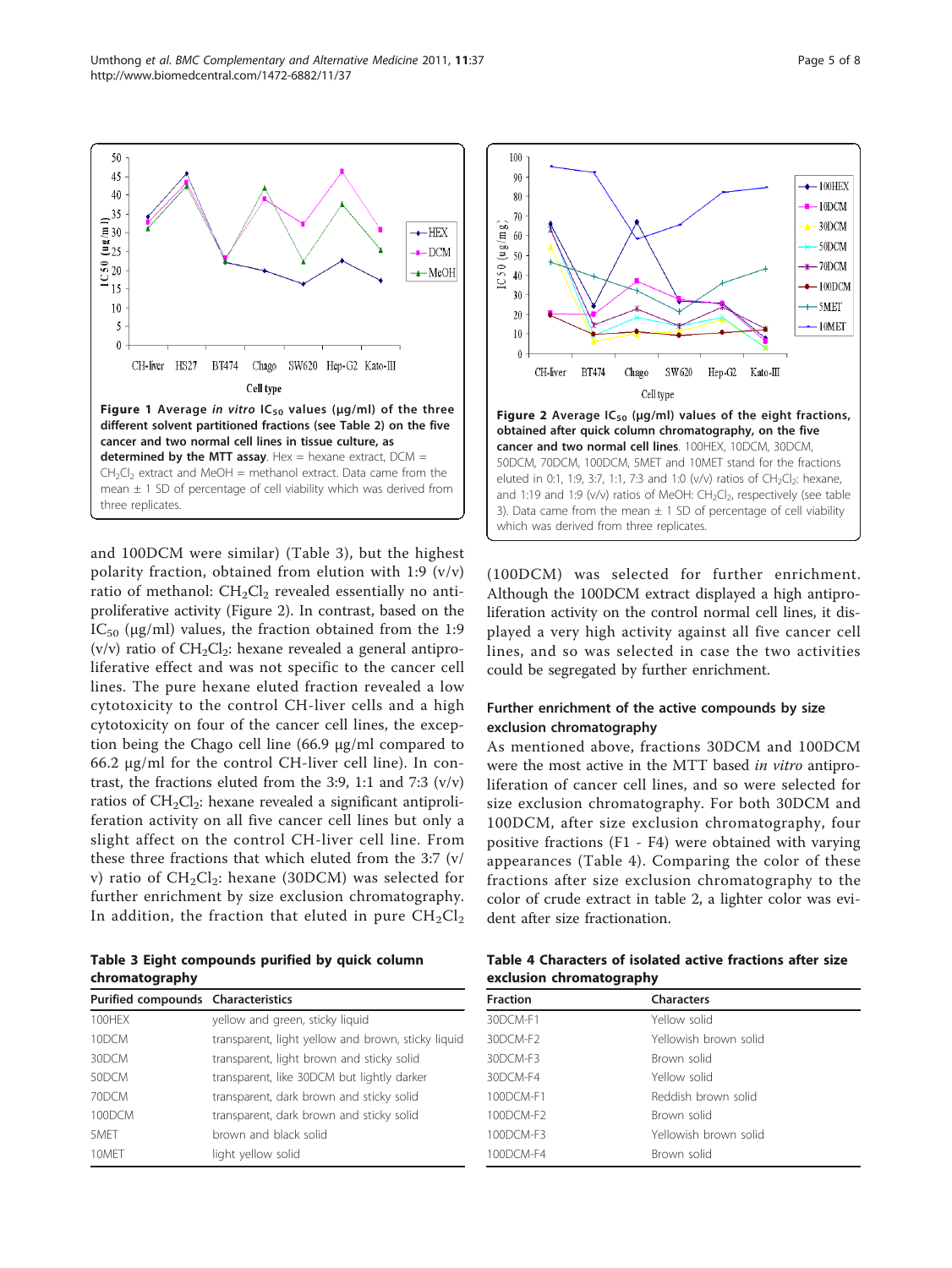These eight fractions (Table [4](#page-4-0)) revealed different antiproliferation activities on the five cancer cell lines as well as the control cell lines (Table 5). Fractions 1 and 4 from the 30DCM extract revealed no detectable activity on all tested cell lines, whilst fractions 1 and 2 from the 100DCM fraction showed only a weak activity against one or all, respectively, of the five cancer cell lines. Fractions 3 and 4 from the 100DCM extract were among the three most active fractions, but also showed a strong inhibition of the control cell lines. Thus, the antiproliferative affect of the 100DCM fraction on the cancer and normal cell lines was not segregated. In contrast, fractions 2 and 3 from the 30DCM extract showed a moderately and very strong antiproliferative affect on all five cancer cell lines but not the control cell lines (Table 5).

#### **Discussion**

In this research, initial purification steps were performed on the propolis in order to enrich for the selective antiproliferative bioactive fraction, using a cell line antiproliferation assay as a guide. Ethanol was used as the extraction solvent to provide a crude propolis extract as discussed in Orsolic et al. [[24](#page-7-0)]. In addition, Sawaya et al. reported that the soluble compounds could be easily released from the sticky part of propolis by a high percentage of alcohol [\[25](#page-7-0)]. Considering the crude ethanol extract of T. laeviceps propolis, not only was a cytotoxic affect on the five selected cancer cell lines seen but also on the two control normal cell types. The  $IC_{50}$  ( $\mu$ g/ml) between the inhibition of cancer and control cell line proliferation were close (Table [1\)](#page-3-0), preventing useful anti-cancer application. A similar result has been observed in the crude aqueous extract of propolis from A. mellifera in Iran, where although it could inhibit the in vitro growth of some cancer cell lines, it could also stimulate the growth of normal cells [[23\]](#page-7-0). Because there might be compounding effects due to the potential presence of catatonic agents at high bioactive

Table 5 Preferential cytotoxicity (IC $_{50}$  value in  $\mu$ g/ml) of positive fractions after size exclusion chromatography on five cancer cell lines and two normal cells

| <b>Fraction</b> | <b>Cancer cell lines</b> |       |                   |                 |       | Normal cells    |
|-----------------|--------------------------|-------|-------------------|-----------------|-------|-----------------|
|                 |                          |       | BT474 Chago SW620 | Hep-G2 Kato-III |       | <b>CH-liver</b> |
| 30DCM-F1        | >100                     | >100  | >100              | >100            | >100  | >100            |
| 30DCM-F2        | 18.70                    | 48.64 | 27.84             | 13.5            | 18.07 | 57.77           |
| 30DCM-F3        | 9.50                     | 14.67 | 920               | 10.93           | 4.09  | 80.15           |
| 30DCM-F4        | >100                     | >100  | >100              | >100            | >100  | >100            |
| 100DCM-F1       | 7370                     | >100  | 52.72             | 62.53           | 58.88 | 57.73           |
| 100DCM-F2       | 7091                     | >100  | >100              | >100            | 67.85 | >100            |
| 100DCM-E3       | 7.64                     | 16.7  | 14.28             | 15.98           | 7.55  | 19.35           |
| 100DCM-F4       | 934                      | 11 37 | 798               | 9.64            | 8.31  | 9.93            |

concentrations mixed in with the desired bioactivity compounds, we further enriched the fractions.

Solvent partitioning based upon different solvent polarities was used for further purification and the antiproliferation active compounds were likely to be non-polar or low polar chemicals since the high cytotoxicity was principally observed in the hexane partitioned fraction (Figure [1\)](#page-4-0). This agrees with Marcucci et al. who reported that the main chemical components in propolis were phenolic compounds of a low polarity [[26](#page-7-0)]. Considering the physical appearance of the hexane-partitioned fraction, which was a light brown sticky liquid (Table [2\)](#page-3-0), this contrasts to the crude ethanolic extract of the propolis as a rather dark solid. The change of extract characters after solvent partition based enrichment may represent the removal of some resin and wax from the original propolis. The difference in the observed  $IC_{50}$  (µg/ml) values for the antiproliferation activity between the five cancer cell lines (< 25) and the two normal cell lines (> 30) was evident (Figure [1\)](#page-4-0), but not different enough to likely be clinically useful. Thus, the hexane-partitioned fraction was then further fractionated by quick column chromatography with elution based upon solvents of increasing polarity. In terms of the  $IC_{50}$  values for antiproliferation activity, the 30DCM fraction was the one of the most active fractions against the five cancer cell lines but uniquely showed in contrast a very poor activity against the two normal (control) cell lines, and thus showed a good selective antiproliferation activity. That it eluted from a 3:7  $(v/v)$ ratio of  $CH_2Cl_2$ : hexane is still consistent with the notion that the active compounds are of low polarity. The physical appearance of the 30DCM fraction as a brown solid (Table [3\)](#page-4-0) again supported the removal of other components including resin and wax. Regardless, the  $IC_{50}$  (µg/ml) value for the CH-liver control cell line was increased, whilst that for the five cancer cell lines was significantly decreased (Figure [2](#page-4-0)), although the variation in response between the cell lines was marked.

The further enrichment of fraction 30DCM by size exclusion chromatography yielded one fraction, 30DCM-F3, which provided the highest cytotoxicity on cancer cell lines but the lowest cytotoxicity on normal cells (Table 5).

Furthermore, considering the TLC separation pattern, the more purification steps that were performed the better the observed separation and migration of compounds was (data not shown). Overall, the bioassayguided isolation would appear to be suitable to use in order to obtain the purified active compounds (Figure [3\)](#page-6-0), as reported before [[18\]](#page-7-0), but the other fractions need to be screened as well, and the fractions processed to pure compounds for confirmation. However, considering the results presented here, it is possible that the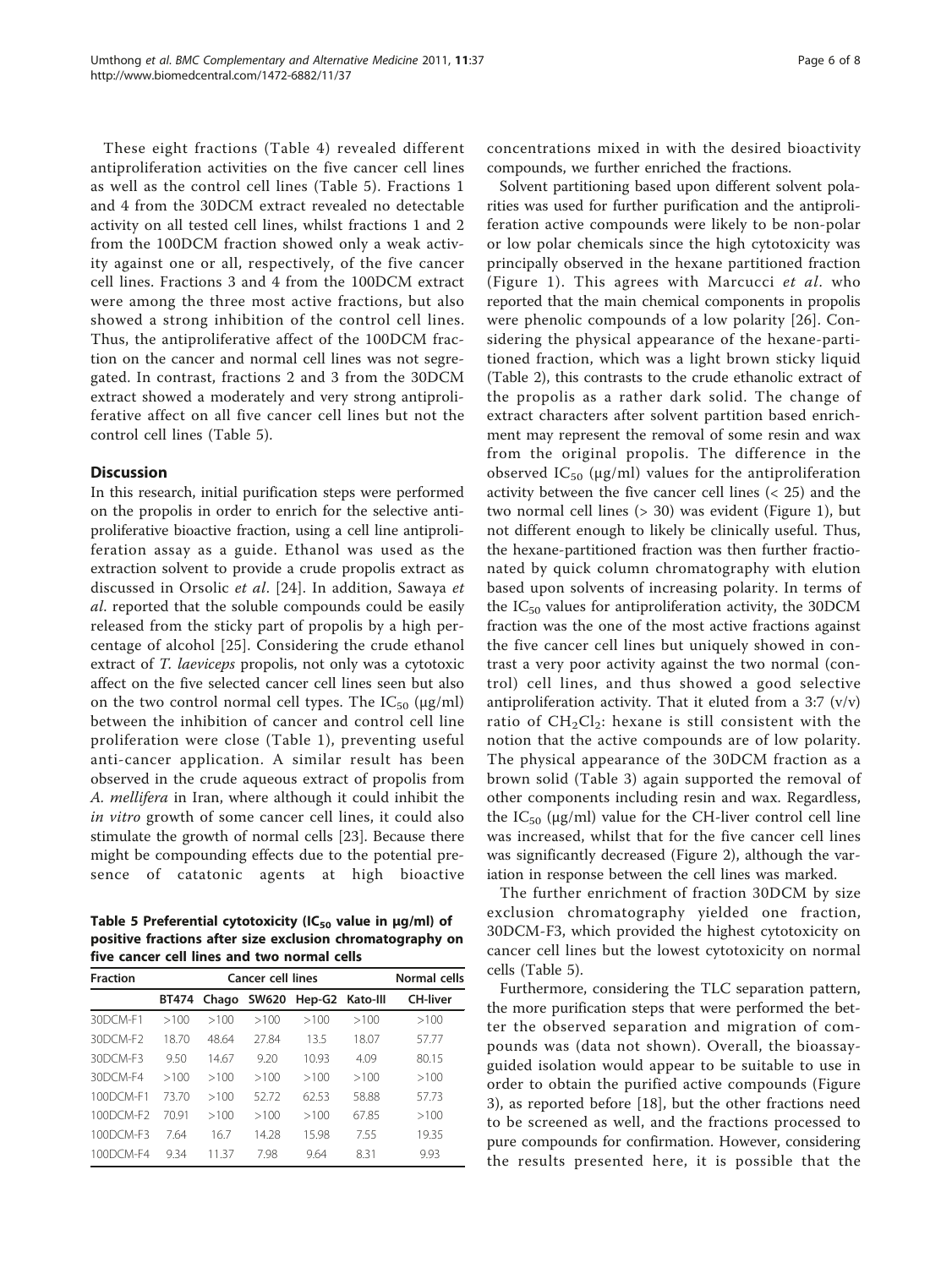<span id="page-6-0"></span>

normal cell lines as a comparative reference control, with increasing purification stages of the propolis extract from T. **laeviceps**. Data came from the mean  $\pm$  1 SD of percentage of cell viability which was derived from three replicates.

antiproliferation activity in each or some of the fractions is derived from a combination of compounds. Certainly, Orsolic et al. reported a synergistic antitumor effect by the water-soluble derivatives of propolis from A. mellifera in Croatia [[27\]](#page-7-0). In the future, the fractional inhibitory concentration index (FICI) method should be performed in order to determine the level, if any, of synergy and antagonism. In addition, the purification to homogeneity and analysis of the chemical structures of each bioactive component should be performed in order to investigate which exact compounds in Thai propolis are responsible for the antiproliferation, and to act as the template for future drug design.

#### Conclusions

Propolis of the stingless bee (Trigona laeviceps) from Thailand was tested for antiproliferative activity. Five cancer cell lines (Chago, Kato-III, SW620, BT474 and Hep-G2) and two normal cell lines (CH-liver cells and HS27 fibroblast cells) were selected for this purpose. The crude ethanolic extract displayed a good antiprolferative activity. For example, the  $IC_{50}$  was 19.9 and 29.1 μg/ml for the SW620 cancer cell line and CH-liver cells, respectively. After solvent partitioning, the hexane fractions revealed the highest antiproliferative activity against the five cancer cell lines and the lowest cytotoxic activity on the normal cell lines. For example,  $IC_{50}$ values of 16.4 and 32.4 μg/ml for the SW620 cancer cell line and CH-liver cells, respectively. The hexane fraction part was, therefore, purified in the next step by quick column and size exclusion chromatography. Considering the  $IC_{50}$ , it was obvious that the more purified fractions were, the higher the antiproliferative activity was achieved. Two fractions that eluted with 30% and 100% (v/v)  $CH<sub>2</sub>Cl<sub>2</sub>$  in hexane (30DCM and 100DCM, respectively) are potential sources of new antiproliferative compounds. Thus, T. laeviceps propolis from Thailand contains some bioactive compounds that are not only effective in antiproliferative activity on cancer cell lines, but also nontoxic to normal cell lines. In the future, it is possible that the bioactive compounds could serve as a template for anticancer-drug developing program.

#### Acknowledgements

We thank the Thailand Research Fund (grant # RMU5180042), the Industrial and Research Project for Undergraduate Students (grant # IPS5350002), Cerebos (Thailand) Ltd., the Asahi Glass Foundation, the Thai Government Stimulus Package 2 (TKK2555), under the Project for Establishment of Comprehensive Center for Innovative Food, Health Products and Agriculture and the Ratchadapisek Somphot Endowment Fund (AG001B) for financial support. We also, thank Dr. Robert Butcher for manuscript preparation.

#### Author details

<sup>1</sup>Department of Biology, Faculty of Science, Chulalongkorn University, 254 Phayathai Road, Bangkok 10330, Thailand. <sup>2</sup>Department of Chemistry, Faculty of Science, Chulalongkorn University, 254 Phayathai Road, Bangkok 10330, Thailand. <sup>3</sup>Institute of Biotechnology and Genetic Engineering, Chulalongkorn University, 254 Phayathai Road, Bangkok 10330, Thailand.

#### Authors' contributions

SU collected the samples, prepared the extracts and carried out the experiments. PP contributed to the study design, analyzed and interpreted the data. SP carried out some of the experiments. CC designed and supervised the experiments and contributed in drafting the manuscript. All authors read the manuscript, contributed in correcting it and approved its final version.

#### Competing interests

The authors declare that they have no competing interests.

Received: 20 January 2011 Accepted: 6 May 2011 Published: 6 May 2011

#### References

- 1. Ma J, Dong C, Ji C: [MicroRNA and drug resistance.](http://www.ncbi.nlm.nih.gov/pubmed/20467450?dopt=Abstract) Cancer Gene Ther 2010, 17:523-531.
- 2. Sarkar FH, Banerjee S, Li Y: [Pancreatic cancer: pathogenesis, prevention](http://www.ncbi.nlm.nih.gov/pubmed/17174370?dopt=Abstract) [and treatment.](http://www.ncbi.nlm.nih.gov/pubmed/17174370?dopt=Abstract) Toxicol Appl Pharmacol 2007, 224:326-336.
- 3. Bankova VS, De Castro SL, Marcucci MC: Propolis: recent advances in chemistry and plant origin. Apidologie 2000, 31:3-15.
- 4. Ghisalberti EL: Propolis: a review. Bee World 1979, 60:59-84
- 5. Banskota AH, Tezuka Y, Kadota S: [Recent progress in pharmacological](http://www.ncbi.nlm.nih.gov/pubmed/11746834?dopt=Abstract) [research of propolis.](http://www.ncbi.nlm.nih.gov/pubmed/11746834?dopt=Abstract) Phytother Res 2001, 15:561-571.
- 6. Castaldo S, Capasso F: [Propolis, an old remedy used in modern medicine.](http://www.ncbi.nlm.nih.gov/pubmed/12495704?dopt=Abstract) Fitoterapia 2002, 73:S1-S6.
- 7. Marcucci MC: Propolis-chemical composition, biological properties and therapeutic activity. Apidologie 1995, 26:83-99.
- 8. Kujumgiev A, Tsvetkova I, Sekledjieva Y, Bankova V, Christov R, Popov S: [Antibacterial, antifungal and antiviral activity of propolis of different](http://www.ncbi.nlm.nih.gov/pubmed/10363838?dopt=Abstract) [geographic origin.](http://www.ncbi.nlm.nih.gov/pubmed/10363838?dopt=Abstract) J Ethnopharmacol 1999, 64:235-240.
- 9. Paulino N, Teixeira C, Martins R, Scremin A, Dirsch VM, Vollmar AM, Abreu SR, De Castro SL, Marcucci MC: [Evaluation of the analgesic and](http://www.ncbi.nlm.nih.gov/pubmed/16902858?dopt=Abstract) [anti-inflammatory effects of a Brazilian green propolis.](http://www.ncbi.nlm.nih.gov/pubmed/16902858?dopt=Abstract) Planta Med 2006, 72:899-906.
- 10. Sa-Nunes A, Faccioli LH, Sforcin JM: [Propolis: lymphocyte proliferation and](http://www.ncbi.nlm.nih.gov/pubmed/12787960?dopt=Abstract) IFN-γ [production.](http://www.ncbi.nlm.nih.gov/pubmed/12787960?dopt=Abstract) J Ethnopharmacol 2003, 87:93-97.
- 11. Aso K, Kanno S, Tadano T, Satoh S, Ishikawa M: Inhibitory effect of propolis on the growth of human leukemia U937. Biol Pharmaceut Bull 2004, 27:727-730.
- 12. Burdock GA: [Review of the biological properties and toxicity of bee](http://www.ncbi.nlm.nih.gov/pubmed/9651052?dopt=Abstract) [propolis.](http://www.ncbi.nlm.nih.gov/pubmed/9651052?dopt=Abstract) Food Chem Toxicol 1998, 36:347-363.